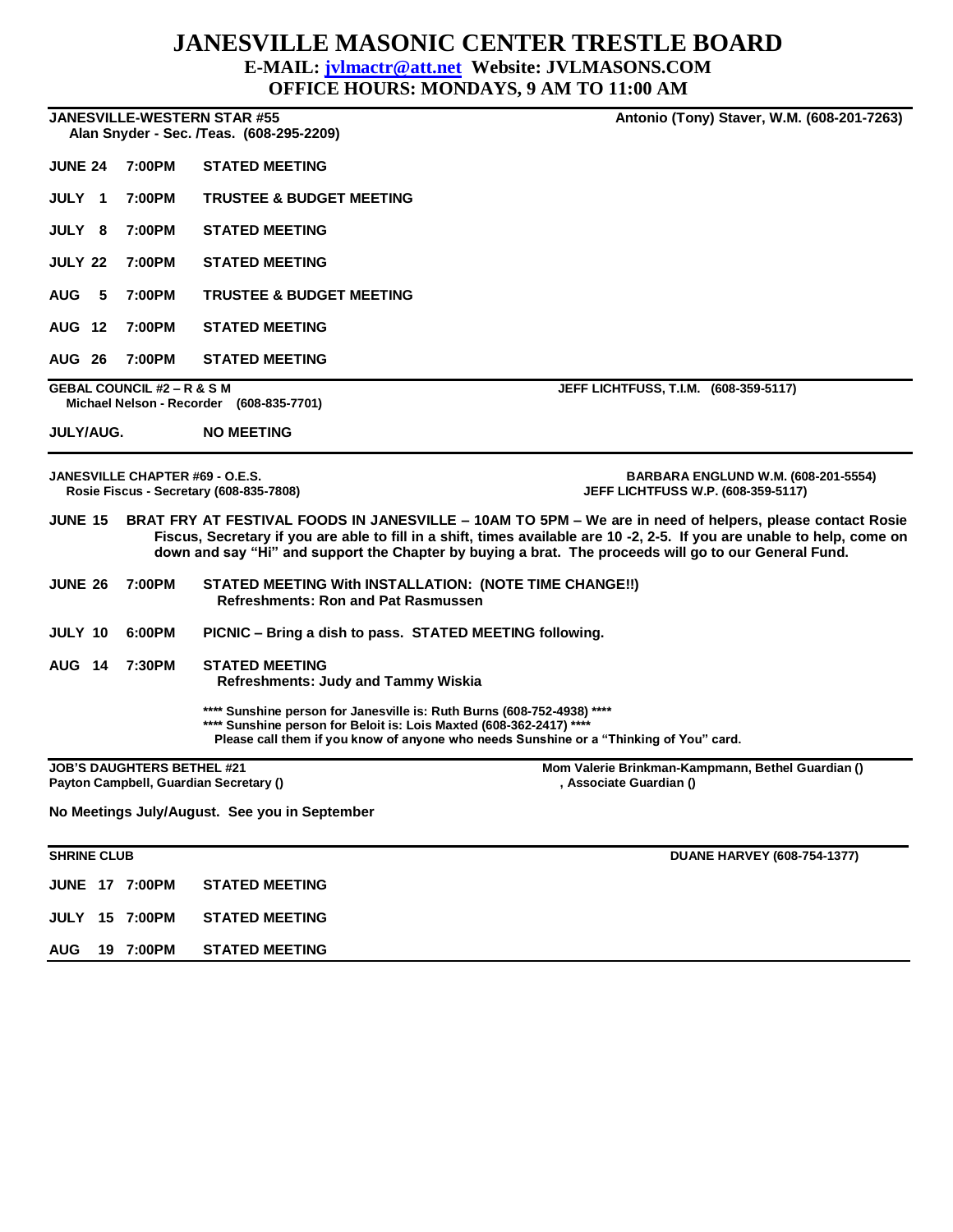| <b>JANESVILLE'S</b> |                                                                                               |                                                                          |                                                                                        |                                                              |                             |                                                                       |  |  |  |  |  |  |
|---------------------|-----------------------------------------------------------------------------------------------|--------------------------------------------------------------------------|----------------------------------------------------------------------------------------|--------------------------------------------------------------|-----------------------------|-----------------------------------------------------------------------|--|--|--|--|--|--|
|                     |                                                                                               |                                                                          | <b>TRESTLE-BOARD DESIGNS</b><br>E-mail: jvlmactr@ATT.NET                               |                                                              |                             |                                                                       |  |  |  |  |  |  |
|                     | Happy 4th of July!                                                                            | Website: jvlmasons.com                                                   |                                                                                        |                                                              | Happy 4th of July!          |                                                                       |  |  |  |  |  |  |
| <b>JULY 2019</b>    |                                                                                               |                                                                          |                                                                                        |                                                              |                             |                                                                       |  |  |  |  |  |  |
| <b>SUNDAY</b>       | <b>MONDAY</b>                                                                                 | <b>TUESDAY</b>                                                           | <b>WEDNESDAY</b>                                                                       | <b>THURSDAY</b>                                              | <b>FRIDAY</b>               | <b>SATURDAY</b>                                                       |  |  |  |  |  |  |
|                     | 1<br><b>JANESVILLE-</b><br><b>WESTERN STAR</b><br><b>TRUSTEES</b><br>7:00PM<br><b>MEETING</b> | $\overline{2}$<br><b>GEBEL</b><br><b>COUNCIL #2</b><br><b>NO MEETING</b> | $\overline{3}$                                                                         | 4<br><b>INDEPENDENCE</b><br><b>DAY</b><br>Happy 4th of July! | 5<br><b>KITCHEN IN USE</b>  | 6<br>(JWS 55<br><b>PRACTICE 9 AM)</b><br>&<br><b>BREAKFAST</b>        |  |  |  |  |  |  |
| $\overline{7}$      | 8<br><b>JANESVILLE-</b><br><b>WESTERN STAR</b><br>#55<br>7:00PM<br><b>MEETING</b>             | 9                                                                        | 10<br>O.E.S. #69<br>6:00<br><b>PICNIC</b><br>7:30PM<br><b>STATED</b><br><b>MEETING</b> | 11                                                           | 12<br><b>KITCHEN IN USE</b> | 13<br>(JWS 55<br><b>PRACTICE 9 AM)</b><br>æ.<br><b>BREAKFAST</b>      |  |  |  |  |  |  |
| 14                  | 15<br><b>BLOOD DRIVE</b><br>9:30AM-2:30PM<br><b>ZOR SHRINE</b><br><b>CLUB</b><br>7:00PM       | 16                                                                       | 17                                                                                     | 18                                                           | 19<br><b>KITCHEN IN USE</b> | 20<br><b>JWS 55</b><br><b>PRACTICE 9 AM)</b><br>&<br><b>BREAKFAST</b> |  |  |  |  |  |  |
| 21                  | 22<br><b>JANESVILLE-</b><br><b>WESTERN STAR</b><br>#55<br>7:00PM<br><b>MEETING</b>            | 23                                                                       | 24                                                                                     | 25                                                           | 26<br><b>KITCHEN IN USE</b> | 27<br>(JWS 55<br><b>PRACTICE 9 AM)</b><br>ጼ<br><b>BREAKFAST</b>       |  |  |  |  |  |  |
| 28                  | 29                                                                                            | 30                                                                       | 31                                                                                     |                                                              |                             |                                                                       |  |  |  |  |  |  |

## *AUGUST 2019*

| <b>SUNDAY</b>   | <b>MONDAY</b>                                                                                 | <b>TUESDAY</b> | <b>WEDNESDAY</b>                                              | <b>THURSDAY</b> | <b>FRIDAY</b>               | <b>SATURDAY</b>                                                 |
|-----------------|-----------------------------------------------------------------------------------------------|----------------|---------------------------------------------------------------|-----------------|-----------------------------|-----------------------------------------------------------------|
|                 |                                                                                               |                |                                                               |                 | 2<br><b>KITCHEN IN USE</b>  | 3<br>(JWS 55<br><b>PRACTICE 9 AM)</b><br>&<br><b>BREAKFAST</b>  |
| 4               | 5<br><b>JANESVILLE-</b><br><b>WESTERN STAR</b><br><b>TRUSTEES</b><br>7:00PM<br><b>MEETING</b> | 6              | $\overline{7}$                                                | 8               | 9<br><b>KITCHEN IN USE</b>  | 10<br>(JWS 55<br><b>PRACTICE 9 AM)</b><br>&<br><b>BREAKFAST</b> |
| 11              | 12<br><b>JANESVILLE-</b><br><b>WESTERN STAR</b><br>#55<br>7:00PM<br><b>MEETING</b>            | 13             | 14<br>O.E.S. #69<br>7:30PM<br><b>STATED</b><br><b>MEETING</b> | 15              | 16<br><b>KITCHEN IN USE</b> | 17<br>(JWS 55<br><b>PRACTICE 9 AM)</b><br>æ<br><b>BREAKFAST</b> |
| 18              | 19<br><b>BLOOD DRIVE</b><br>9:30AM-2:30PM<br><b>ZOR SHRINE</b><br><b>CLUB</b><br>7:00PM       | 20             | 21                                                            | 22              | 23<br><b>KITCHEN IN USE</b> | 24<br>(JWS 55<br><b>PRACTICE 9 AM)</b><br>&<br><b>BREAKFAST</b> |
| $\overline{25}$ | 26<br><b>JANESVILLE-</b><br><b>WESTERN STAR</b><br>#55<br>7:00PM<br><b>MEETING</b>            | 27             | 28                                                            | 29              | 30<br><b>KITCHEN IN USE</b> | 31<br>(JWS 55<br><b>PRACTICE 9 AM)</b><br>ጼ<br><b>BREAKFAST</b> |

**Mondays: - have coffee and conversation at 9:00 AM to whenever. Everyone is welcome. Maybe we could get enough to have some card games or a game of pool going. Also, workday around building, cleaning and sprucing up things. All are welcome to come.**